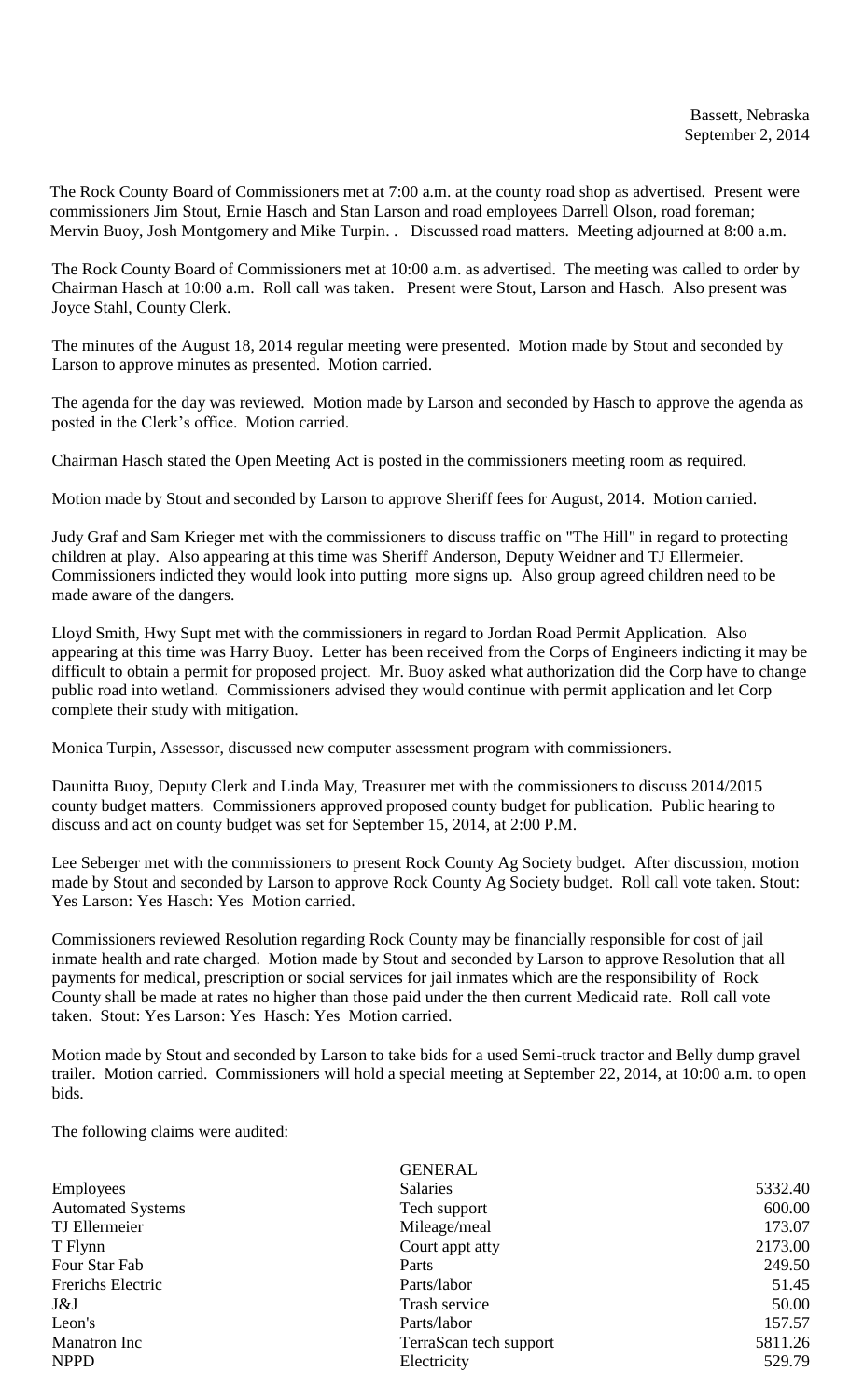| <b>Office Depot</b>                               | Sup                                       | 334.42           |
|---------------------------------------------------|-------------------------------------------|------------------|
| <b>RC</b> Clerk                                   | Mat retire                                | 344.04           |
| <b>RC</b> Senior Center                           | Inmate meals                              | 40.50            |
| <b>RC</b> Sheriff Trust                           | Equip maint                               | 32.10            |
| RC Tel                                            | Service                                   | 623.23           |
| <b>RC</b> Clerk                                   | Mat soc sec                               | 406.43           |
| M Turpin                                          | Meals/sup                                 | 34.71            |
| R Wright                                          | Contract labor                            | 1000.00          |
|                                                   | <b>ROAD</b>                               |                  |
| Road crew                                         | Labor                                     | 7457.74          |
| <b>B's Enterprises</b>                            | Parts                                     | 92.00            |
| <b>Dilligaff Trucking</b>                         | Machine hire                              | 5000.00          |
| J&J                                               | Trash service                             | 50.00            |
| Niobrara Valley Consultants                       | Research work                             | 1122.80          |
| <b>NMC</b>                                        | Parts/rep                                 | 4749.38          |
| <b>Northern Plains</b>                            | Iron                                      | 72.92            |
| <b>NPPD</b>                                       | Electricity                               | 132.87           |
| <b>Pfister Wrecker Service</b><br><b>RC</b> Clerk | Parts<br>Mat retire                       | 106.16<br>503.40 |
| RC Tel                                            | Service                                   | 56.21            |
| <b>RC</b> Tire                                    | <b>Tires</b>                              | 2676.95          |
| <b>RC</b> Clerk                                   | Mat soc sec                               | 559.14           |
| Viaero                                            | Service                                   | 66.44            |
|                                                   |                                           |                  |
|                                                   | HWY BRIDGE BUYBACK PROGRAM                |                  |
| <b>Dilligaff Trucking</b>                         | Machine hire                              | 3024.66          |
|                                                   | <b>EMERGENCY ROAD</b>                     |                  |
| <b>Inheritance Fund</b>                           | Fund transfer                             | 41,282.08        |
| Mainelli Wagner & Assoc                           | Engineering services                      | 3355.00          |
|                                                   |                                           |                  |
|                                                   | <b>ZONING</b>                             |                  |
| J Stahl                                           | Postage                                   | 5.39             |
|                                                   | <b>LIBRARY</b>                            |                  |
| Employee                                          | Salary                                    | 128.00           |
| A-1 Autocare                                      | Parts/rep                                 | 95.86            |
| City                                              | Wtr/swr                                   | 80.75            |
| Frerichs Electric                                 | Parts/labor                               | 101.55           |
| G&V                                               | Sup                                       | 76.89            |
| Ingram                                            | <b>Books</b>                              | 300.49           |
| <b>NPPD</b>                                       | Electricity                               | 107.78           |
| <b>Popular Subscription Service</b>               | Subscriptions                             | 289.27           |
| <b>RCHS</b>                                       | Yearbook                                  | 35.00            |
| RC Tel                                            | Service                                   | 250.31           |
| <b>RC</b> Clerk                                   | Mat soc sec                               | 9.80             |
| SourceGas                                         | Ntl gas                                   | 30.29            |
| E Teel                                            | Petty cash/reg                            | 13.82            |
| <b>US Bank</b>                                    | Books/sup/equip                           | 273.18           |
|                                                   | 911 EMERGENCY EQUIPMENT                   |                  |
| CenturyLink                                       | Service                                   | 468.83           |
| LLC CenturyLink Comm                              | Service                                   | 6.14             |
| <b>Great Plains Comm</b>                          | Service                                   | 86.48            |
| NG-911 Inc                                        | Computers                                 | 5322.90          |
| RC Tel                                            | Service                                   | 40.84            |
|                                                   |                                           |                  |
| Leon's                                            | OTHER CAPITAL PROJECTS<br>Air conditioner | 469.00           |
|                                                   |                                           |                  |
|                                                   | <b>WEED</b>                               |                  |
| Employee                                          | Salary                                    | 688.50           |
| <b>RC</b> Clerk                                   | Mat retire                                | 46.47            |
| <b>RC</b> Clerk                                   | Mat soc sec                               | 52.67            |
|                                                   |                                           |                  |
| RC Tel                                            | <b>AMBULANCE</b><br>Service               | 47.23            |
| <b>RC</b> Treas                                   | Ambulance title                           | 10.00            |
| Verizon                                           | Service                                   | 42.84            |
|                                                   |                                           |                  |